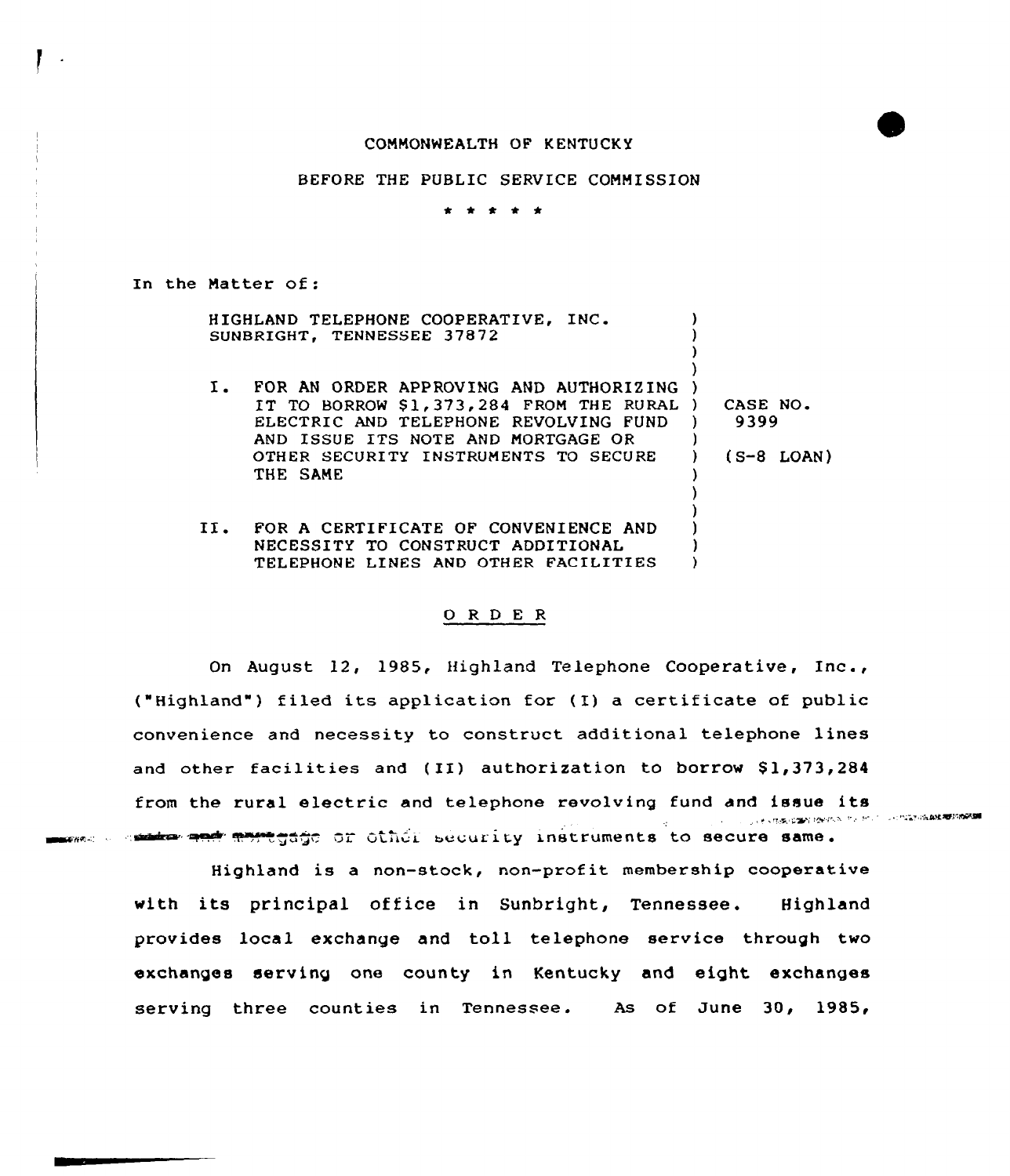Highland had 4,302 access lines in Kentucky and 10,448 access lines in Tennessee.

Highland proposes to construct sufficient outside plant to accommodate 1,416 new subscribers in all 10 exchanges, with an estimated 411 new subscribers in Kentucky. In addition, Highland plans to replace the existing analog toll carrier between the Stearns-Nhitley City exchange in Kentucky and General Telephone Company's Burnside exchange vith fiber optic cable. Central office switch replacements are planned, utilizing digital technology, in the Petros, Hartburg and Deer Lodge exchanges in Tennessee.

Highland plans to finance the proposed construction project in the following manner: \$150,000 from Highland's existing general funds, S2,562,051 from Highland's unencumbered funds and a loan in the amount of \$6,384,000 from the Rural Electrification Administration ("REA"). Highland estimated that approximately 81,373,284 of the REA loan vill be for the proposed construction to be completed in the two Kentucky exchanges. The REA loan will have a 28-year maturity and an effective annual interest rate of <sup>5</sup> percent.

Since Highland does not have an engineering staff sufficient to cope with a project of this magnitude, they have contracted for the services of Cottrell <sup>a</sup> House, Inc., <sup>a</sup> telephone engineering consultant firm.

On August 26, 1985, a letter was sent from the Commission Secretary's Office informing Highland of several filing deficiencies. Highland's response was received September 9, 1985.

 $-2-$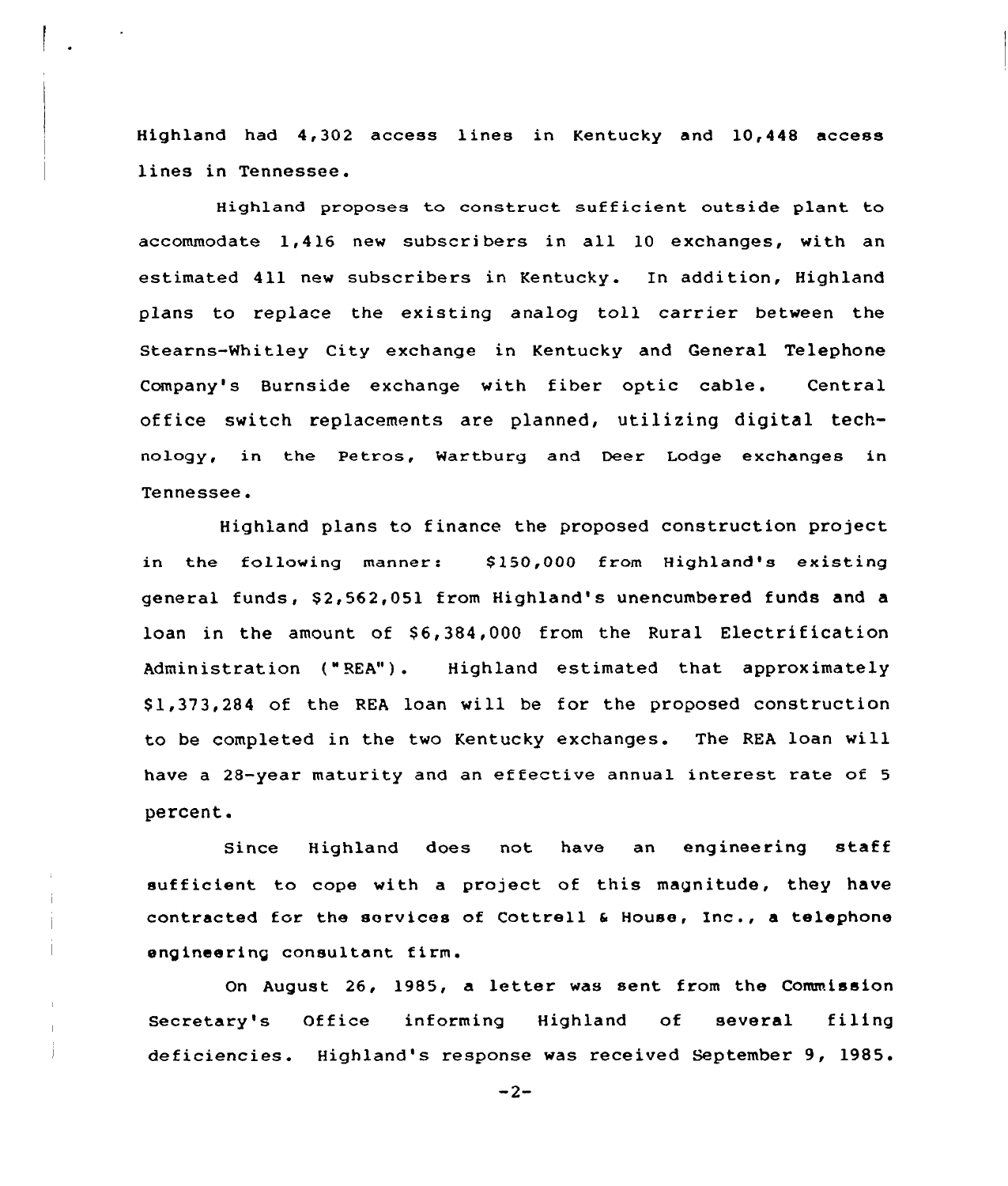On September 30, 1985, the Commission ordered that additional information be filed. The requested information was filed on October 17, 1985. Information was again requested on January 7, 1985, in order to clarify for the record certain aspects of this case. This information was filed on January 24, 1986.

In its initial filing, Highland indicated that detailed outside plant cost studies were obtained for the Wartburg and Huntsville exchanges. The costs for the remaining eight exchanges were then estimated using an average cost per new subscriber based on the Wartburg and Huntsville estimates. Staff efforts at duplicating these figures were not successful and further clarification was requested. <sup>A</sup> subtraction error was confirmed in Highland's response, however, since the amounts affected by the error were only rough estimates, and the error was not a large percentage of the estimated cost, correction would be expensive and of little benefit at this time. Prior to actual construction, detailed studies will be completed for each exchange.

Concern was also raised pertaining to the justification and cost estimates regarding the proposed fiber toll cable. In Highland's original application the estimated cost for the fiber system was presented as \$151,600. This figure was not accompanied by any cost studies indicating that it was the economical choice over various alternatives that might have been considered for this construction; therefore, the staff requested that Highland substantiate the fiber choice with supportive data. Highland

 $-3-$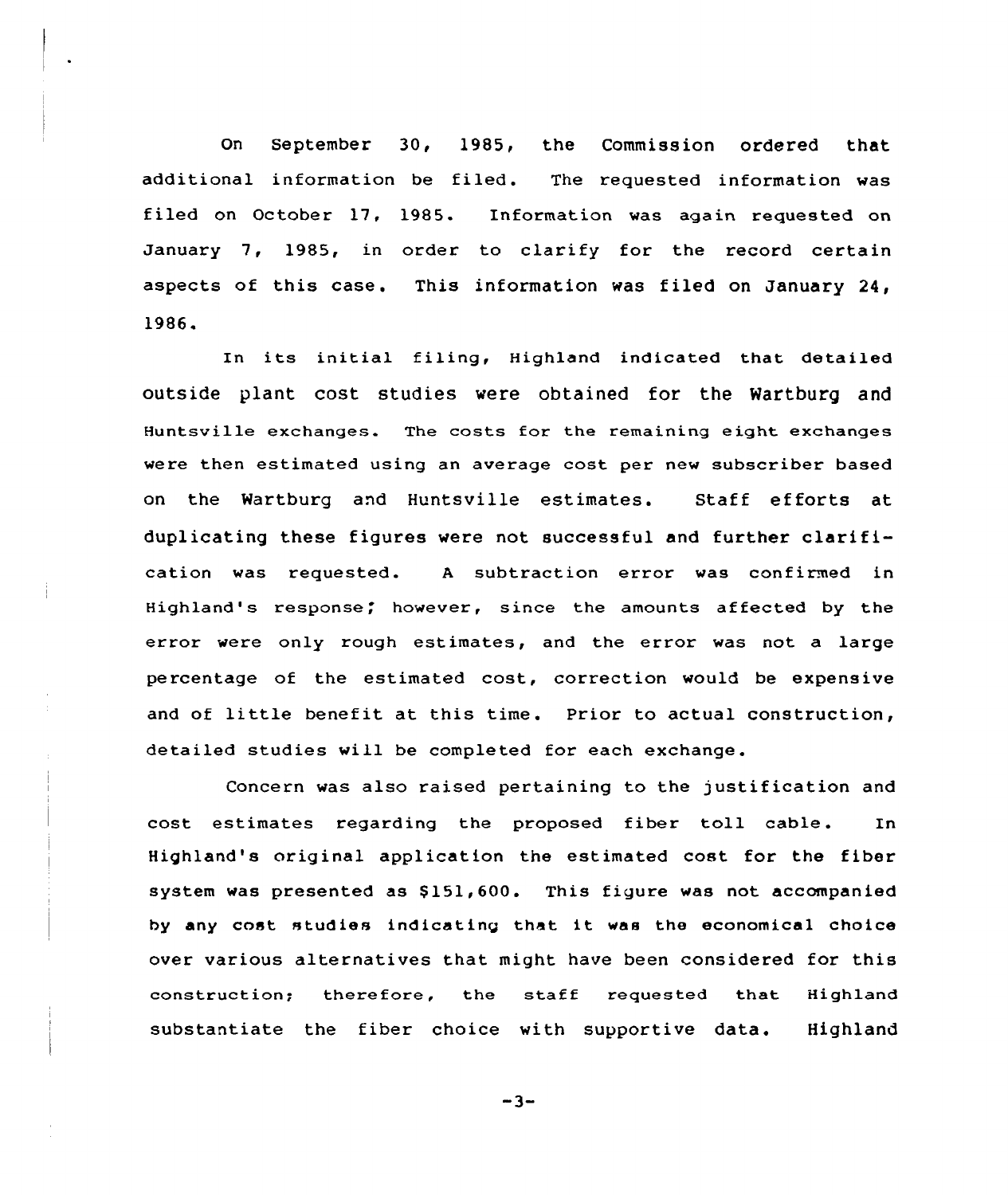responded to this staff request in a supplemental filing on October 17, 1985. Highland presented a cost comparison of fiber optic vs. digital carrier for the proposed route. The relative costs for each alternative were shown, \$90,010 for fiber, and \$ 77,000 for digital carrier. The issue was now complicated even further by the two conflicting estimates for the fiber system, one for \$151,600 presented in the original application filing, and another for \$90,010 which was used in the alternative comparison.

Clarification concerning the contradicting fiber estimates as well as justification for not selecting the most cost-effective system for this toll route was requested in the Commission's second information request. Highland's response confirmed that the cost of \$151,600 represented the most accurate estimate. Justification for selecting the more expensive fiber system over carrier included a mixture of qualitative and quantitative factors. Host importantly, the use of carrier would now require an additional \$52,000 to interface with General Telephone's fiber system at Burnside. It is apparent that the fiber system is more cost effective when consideration is also given to maintenance savings, although perhaps Highland's estimate of \$12,000 annually may be <sup>a</sup> bit optimistic.

This case has encountered unnecessary delay due to various omissions and mathematical errors. It should be assumed that in most cases, Commission staff will attempt to duplicate derived or calculated results and that submission of sufficient, accurate documentation will greatly facilitate this. It should also be obvious that some form of justification will be required whenever

 $-4-$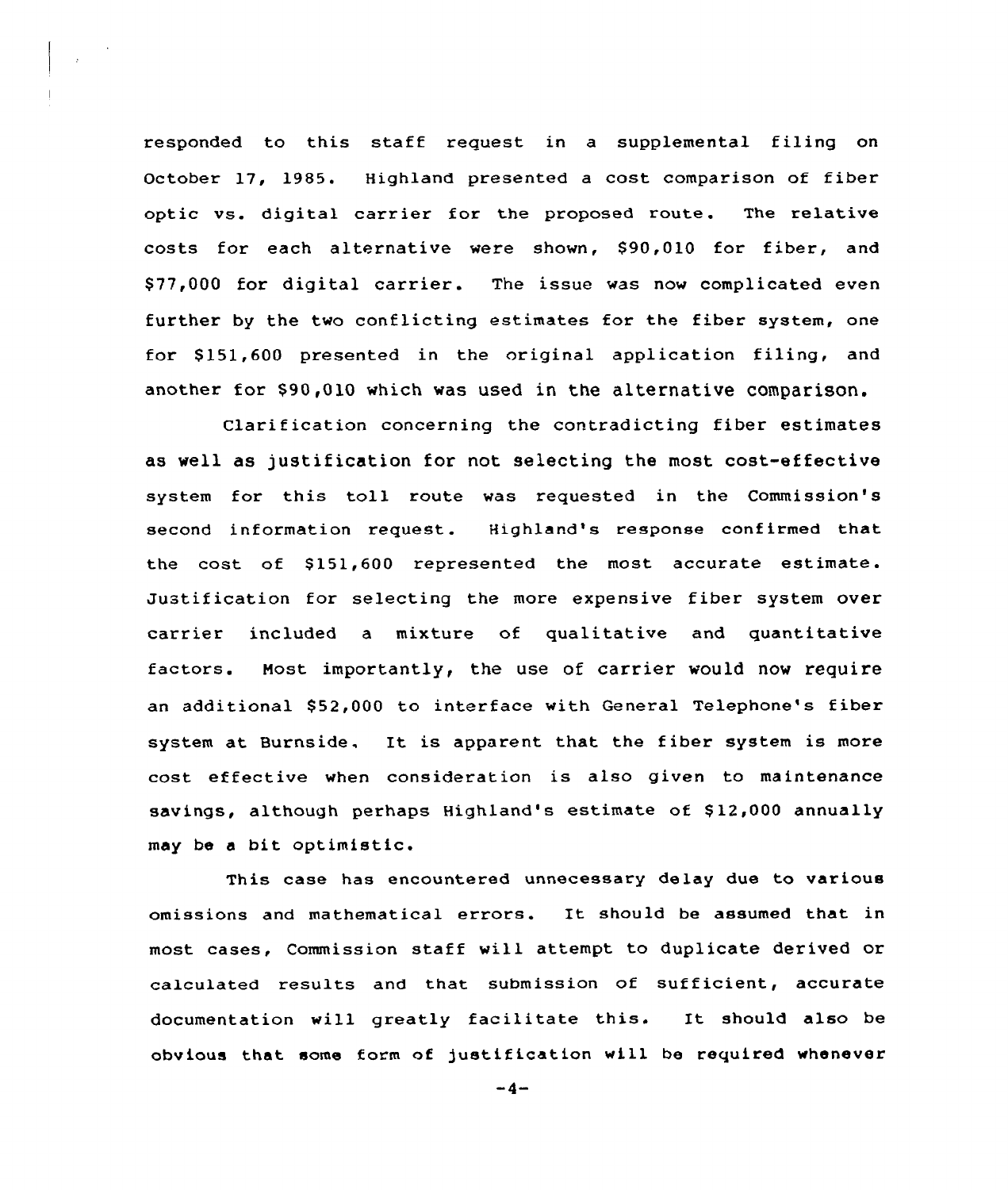cost studies are submitted and the least expensive alternative has not been selected.

The Commission, after considering the application and all evidence of record and being advised, is of the opinion and finds that:

1. The proposed plan of financing is for the lawful object within the corporate purpose of its utility operations, is necessary and appropriate for and consistent with the proper performance of its service to the public, will not impair its ability to perform that service, and is reasonably necessary and appropriate for such purposes.

2. Highland is seeking to borrow funds from the REA. On November 12, 1982, the Franklin Circuit Court issued its opinion in West Kentucky RECC v. Energy Regulatory Commission, 80-CI-1747 Franklin Circuit Court. Therein, the Court held that the Commission had no authority to approve or disapprove borrowings from the REA since the REA is an agency of the federal government and KRS 278.300(10) exempts such borrowing from Commission regulation. Accordingly, the Commission takes no action on the REA portion of Highland's proposed financing plan.

3. Public convenience and necessity require that the proposed construction be performed in the Kentucky jurisdiction. However, the Commission will require that revised information be filed when <sup>a</sup> proper design study has been completed, prior to beginning actual constructicn. No finding can be made on the Tennessee portion of the construction proposal. Since historically, Highland has not been required to separate Kentucky and

 $-5-$